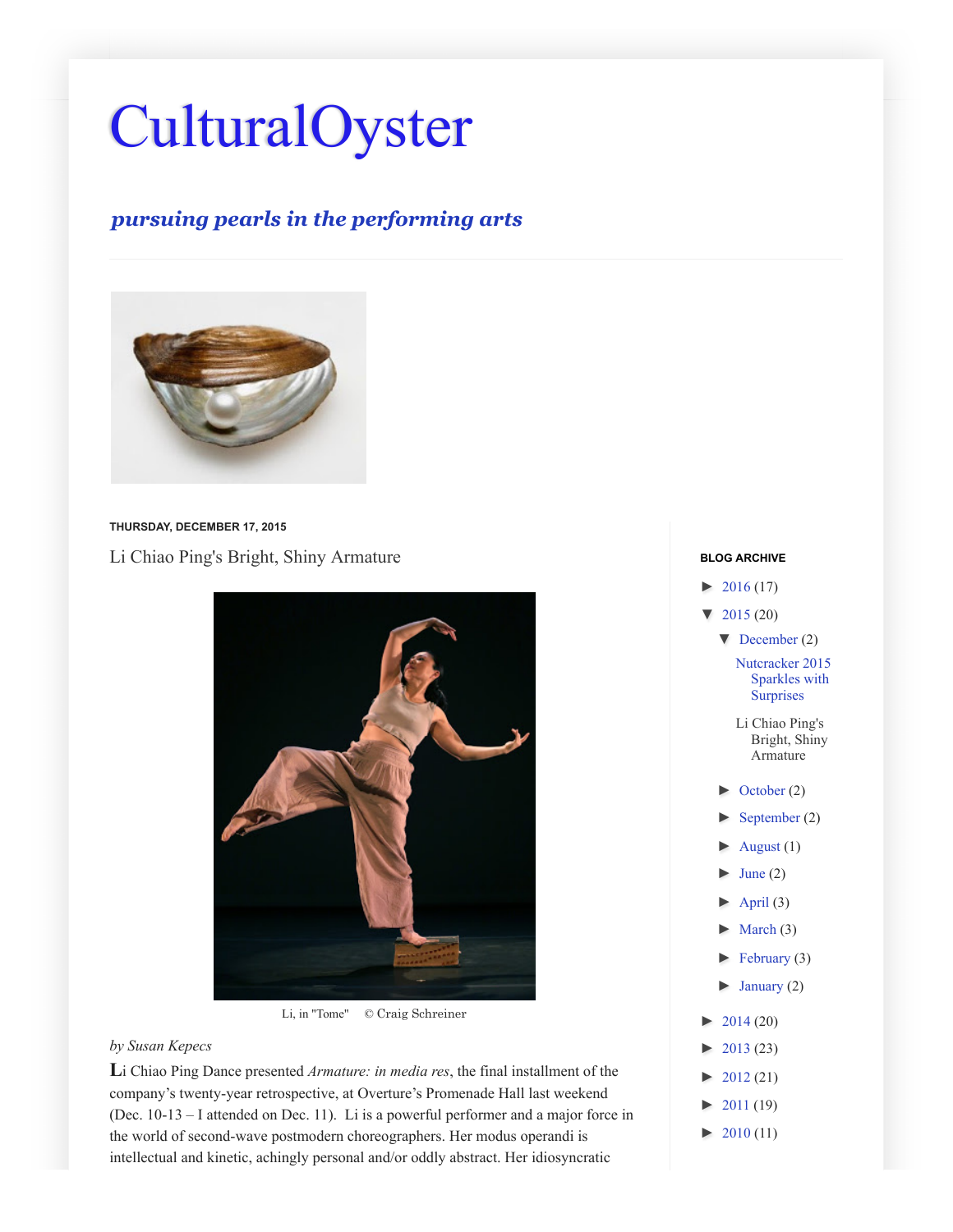vocabulary melds a buff, angular, egalitarian aesthetic with a quasi-classical countercurrent. Autobiographical solos, dances devised over spoken-word works, and dada-esque ensemble un-ballets are her bailiwick.

Only one piece on this program, "Past Forward," which I described after its 2006 premiere as a happy demon dance (for three), fell flat – the dancers were strong, but the work itself this time around struck me as simply a vehicle for Li's movement style, lacking the meaty content that defines most of her oeuvre.

The rest of the bill was compelling, featuring dances old and new that I was delighted to see again, or to experience for the first time. "Aqueducks," an absurd divertissement excerpted from Li's 2010 holiday un-ballet, *The Knotcracker*, lacked the layers of intellectual nuances that prevailed elsewhere in this program, but it exemplified Li's razor-sharp sense of humor – and in these dark times if you can make your audience laugh at a postmodern dance concert, you're onto something.

"Cline," choreographed this year, was built around the company's six current core dancers plus Li, whose powerful presence bookended the corps performance. Like "Past Forward," "Cline," a minimalist piece, was essentially a vehicle for Li's vocbulary. But its formal structure was engagingly complex, built like a Balanchine ensemble ballet with groups of dancers crossing in space while executing different but related moves, or moving in unison, or mirroring each other in pairs and trios. Sets of Li-isms – spin, fall, fling, run; rollover, shoulder stand, push-pull, carve through space – meshed seamlessly with artifice-less balletic references (little coupe jeté turns; a promenade in low arabesque; brief pas de deux with small, low lifts).

Li excerpted three substantive solos, strung together like pearls on a string of dancing soliloquys, from her autobiographical exposé *Yellow River*, originally an evening-length solo program that premiered in San Francisco in 1991 and which she performed herself. I've seen extracts from this work before, but never so many at once. Taken together, these dances deftly dissected the Chinese-American experience. East met west; superstition clashed with science. Li ran in place, center stage, spouting a string of old wives' tales – a metaphysical net from which she tried to break free. The following solo, titled "I can feel the rings" – set to a remarkable field recording of Chinese Gypsy women recorded by Li's father – was set on Torontobased guest artist Susan Lee, whose grasp of its content was primordial; dancing as if driven by external forces, she exposed a veiled edge of violence shot through with pleas to invisible deities. From traditional China the story lept to the modern West; the Mozart-driven "Exact and Precise," danced by LCPD veteran Liz Sexe, was playful, with patterns that repeated but became more complex – dance as music made visible, as Balanchine liked to say. Finally, "Tome" featured Li, small but mighty, with a big old dictionary that served as a low pedestal on which she pivoted, or crouched, or balanced on one foot in penché, working leg in low arabesque – so hard! – while reciting mathematical constructs.

"Refrain," choreographed in1999 (though I've never seen it before), was bravely performed by Megan Thompson, who's danced with LCPD on and off for years. She wore a deconstructed tutu of the sort Li often uses to signal her un-ballet genre – red tulle pinned in odd spots over a burgundy-toned leotard. A round spotlight like a full moon projected on the backdrop hightened this dramatic  $-$  ok, operatic – dance, set (what else?) to Wagner. Balletic components – cambrés, port de bras, second position pliés – were channeled through Li's angular style. Thompson's ironic facial expressions underscored the tongue-in-cheek intent of this piece.

"Gó" (1995), an un-ballet named for the ancient Chinese board game played with black and white stones, underwent slight modifications in the early 2000s and then disappeared from Li's active repertory. The 2015 version, "Gó Redux," was mostly its sassy old self – a double whammy that deconstructs ballet both avant-garde and nineteenth century classical. With dancers in black halter tops, little white tutus,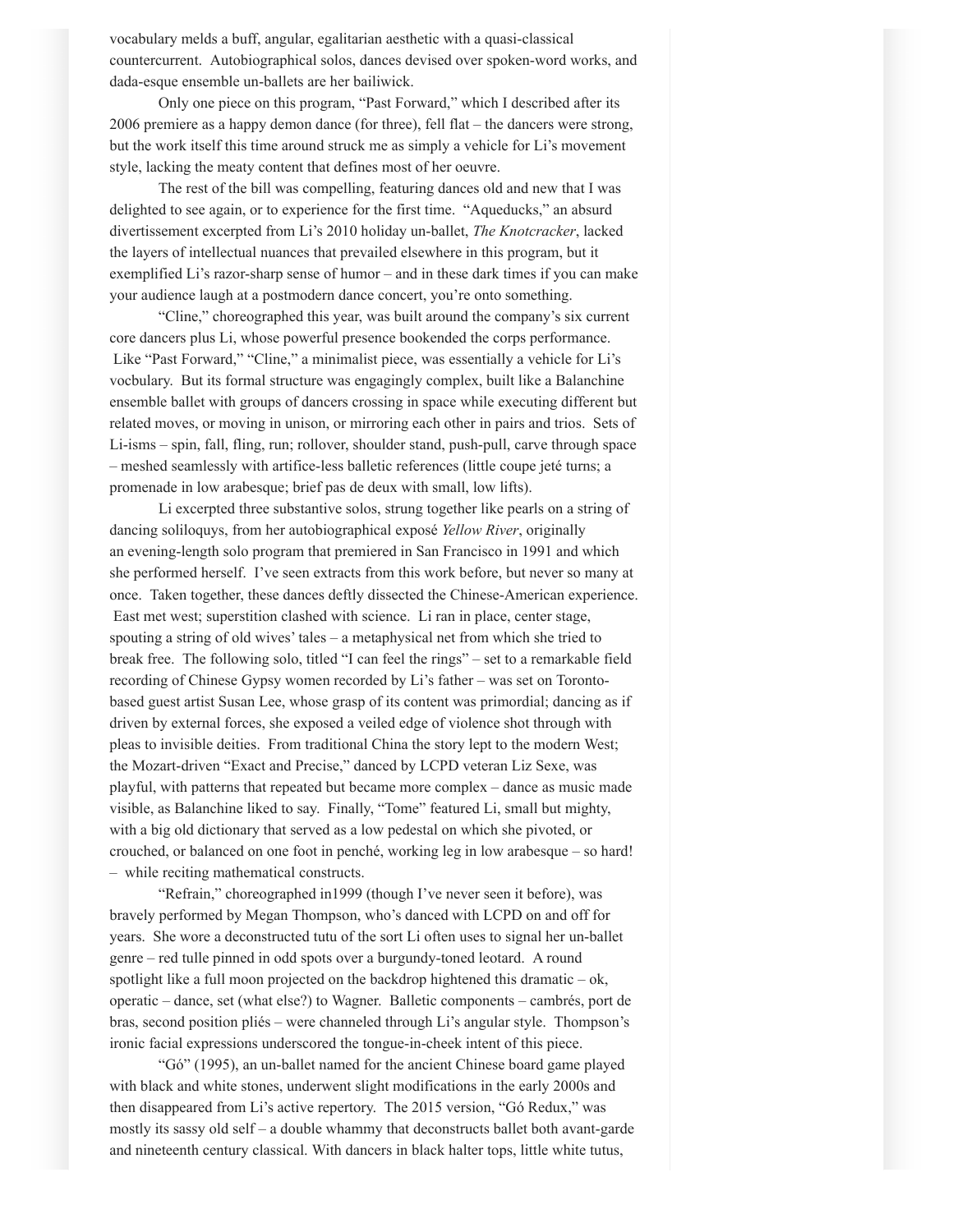and combat boots, this witty work flaunts – in Li's vocabulary – the rhythmic, tribal thrust of the 1913 Stravinsky / Nijinsky collaboration *Rite of Spring* (to which Li paid direct homage during its centennial year), plus some beloved clichés from the 1895 Tchiakovsky / Petipa *Swan Lake* including the famous dance of the four arms-crossed cygnets. "Gó" is dynamite dancemaking, eye-popping and filled with references that click. I was mystified, though, when "Gó Redux" ended with a trick seemingly lifted from the Hubbard Street Dance vocabulary – empty dresses traveling across the stage (here, on a clothesline). We've seen variations on this theme in Jirí Kylian's signature piece, "Petite Mort," and in other works staged by Hubbard in the early 2000s. Knowing Li, the reference probably was intentional, but it felt like an afterthought – a non-sequitur among the brighter puns in this piece.

The pièce de resistance in *Armature* was the world premiere of the title work, "in media res." For sheer physiopsychological challenge it bore relation to Elizabeth Streb's "Board" – a dance featuring a soloist, a mat, and game of chicken with a spinning two-by-four that I've seen Li perform twice. "In media res" is a strong, resonant piece, threaded with spoken words in nonsensical sequences that evoked its title or its actions. It featured a fearless Li at the peak of tensegrity, performing impossible feats with a small, plain work table; she lifted it on her shoulders like Charles Atlas, slid beneath it and hung off its edge, went from downward dog to

headstand on its top, promenaded there in low arabesque, slid backwards to hang off its edge, teetering on the small of her back, then fired up her core to spring  $up - a$ Pilates teaser – before leaping to her feet on the tabletop and jumping down, to vanish and re-



Li, "in media res" © Craig Schreiner

emerge, mysteriously, framed in a string of lights.

Brava.

Posted by Susan Kepecs at [9:31 AM](http://culturaloysterwut.blogspot.com/2015/12/li-chiao-pings-bright-shiny-armature.html) [0 Comments](http://culturaloysterwut.blogspot.com/2015/12/li-chiao-pings-bright-shiny-armature.html#disqus_thread)

**G+1** Recommend this on Google